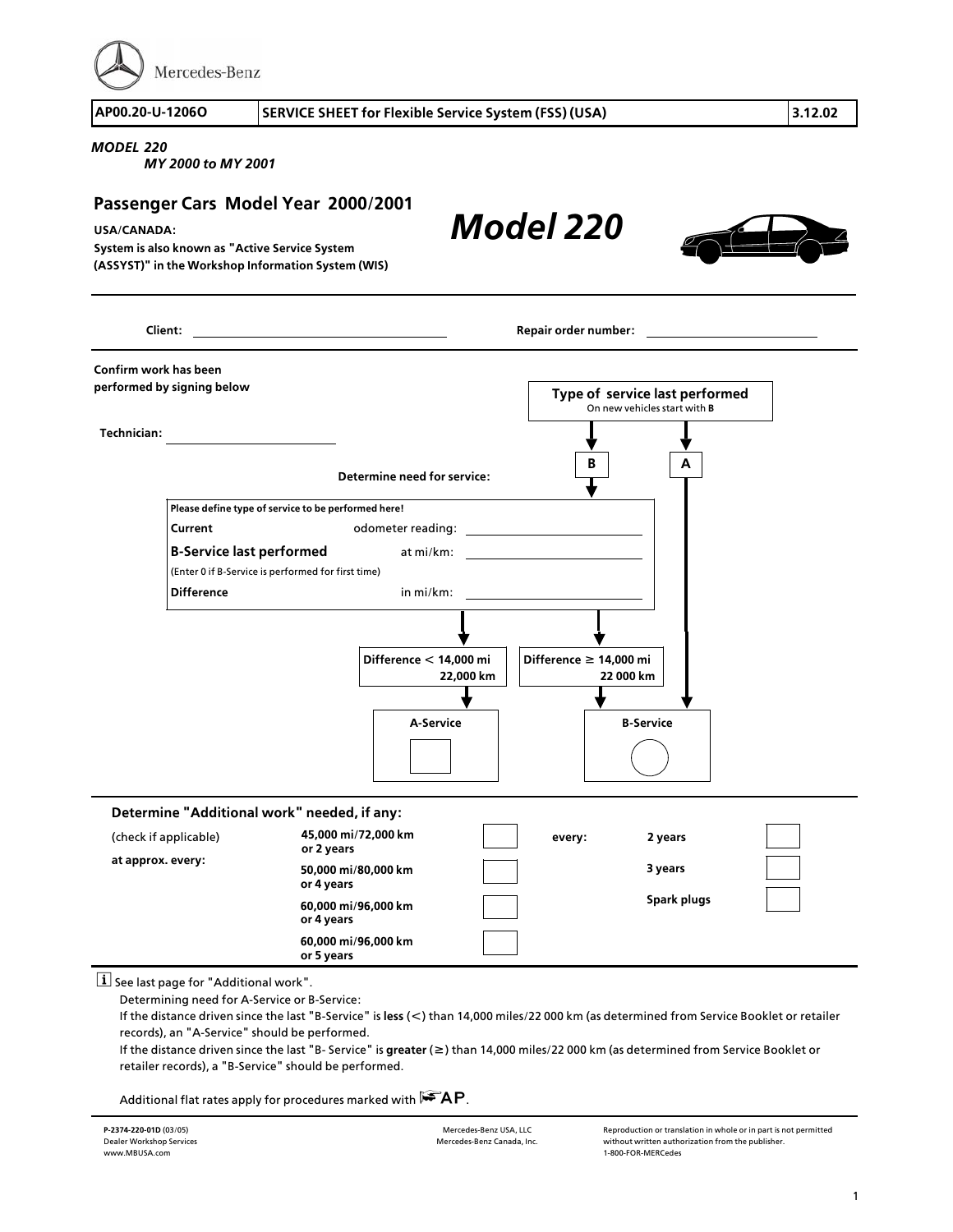| completed $\boxtimes$ |         | A-Service □                                                                                                                                                                                                     |   | $\bigcap$ B-Service | Not O.K. |                  |
|-----------------------|---------|-----------------------------------------------------------------------------------------------------------------------------------------------------------------------------------------------------------------|---|---------------------|----------|------------------|
|                       | ⊔       | Brake test on dynamometer or test drive.<br>Check parking brake and run in according<br>to specifications (observe instructions in<br>Maintenance Manual for vehicles with<br>ESP!)<br>Enter brake values in N: |   | ⊗                   | $\Box$   | AP42.00-P-4290BA |
|                       |         | Front Rear<br>Parking brake                                                                                                                                                                                     |   |                     |          |                  |
|                       |         | left                                                                                                                                                                                                            |   |                     |          |                  |
|                       |         | right                                                                                                                                                                                                           |   |                     |          |                  |
|                       |         | Vehicle passenger compartment                                                                                                                                                                                   |   |                     |          |                  |
|                       |         | <b>Function check</b>                                                                                                                                                                                           |   |                     |          |                  |
|                       | $\Box$  | Horn, headlamp flasher, hazard flas-<br>hers, turn signals                                                                                                                                                      | ⊠ | ⊗                   | □        |                  |
|                       | □       | Warning/indicator lamps, illumination<br>and interior lighting                                                                                                                                                  | ⊠ | ⊗                   | □        |                  |
|                       | □       | Exterior lighting incl. headlamps                                                                                                                                                                               | ⊠ | ⊗                   | $\Box$   |                  |
|                       | □       | Windshield wipers, windshield washer<br>system                                                                                                                                                                  | ⊠ | ⊗                   | $\Box$   | AP82.35-P-8252BA |
|                       | П       | Headlamp cleaning system                                                                                                                                                                                        | ⊠ | ⊗                   | $\perp$  |                  |
|                       | $\Box$  | Check seat belts for damage and proper<br>function                                                                                                                                                              | ⊠ | ⊗                   |          | AP91.40-P-9150M  |
|                       | $\perp$ | Reset FSS counter in instrument cluster                                                                                                                                                                         | ⊠ | ⊗                   |          |                  |
|                       |         | Wheels, brakes                                                                                                                                                                                                  |   |                     |          |                  |
|                       | $\Box$  | Remove and reinstall wheels, rotate if<br>necessary, does not apply for vehicles with<br>different tire sizes front/rear                                                                                        |   | ⊗                   |          | AP40.10-P-4050Z  |
|                       | ⊔       | Check front brake pads for lining thickness<br>(Remove 1 front wheel)                                                                                                                                           | ⊠ |                     |          | AP42.10-P-4251I  |
|                       | П       | Check brake pads for lining thickness<br>front/rear                                                                                                                                                             |   | ⊗                   |          | AP42.10-P-4251I  |
|                       | $\perp$ | Check condition of brake discs front and<br>rear                                                                                                                                                                |   | ⊗                   |          | AP42.10-P-4251I  |
|                       | $\Box$  | Inspect tires for damage and condition                                                                                                                                                                          | ⊠ | ⊗                   | $\perp$  | AP40.10-P-4051Z  |
|                       | $\Box$  | Measure tread depth, enter in mm:                                                                                                                                                                               |   | ⊗                   | $\perp$  | AP40.10-P-4051Z  |
|                       |         | LF<br><b>RF</b><br>LR.<br>RR                                                                                                                                                                                    |   |                     |          |                  |
|                       |         | outside _______ _______ ______ _____                                                                                                                                                                            |   |                     |          |                  |
|                       |         | middle ______ ______ ______ _____<br>inside                                                                                                                                                                     |   |                     |          |                  |
|                       | $\Box$  | Correct tire inflation pressure                                                                                                                                                                                 | 区 | ⊗                   | □        |                  |
|                       |         |                                                                                                                                                                                                                 |   |                     |          |                  |
|                       |         |                                                                                                                                                                                                                 |   |                     |          |                  |
|                       |         |                                                                                                                                                                                                                 |   |                     |          |                  |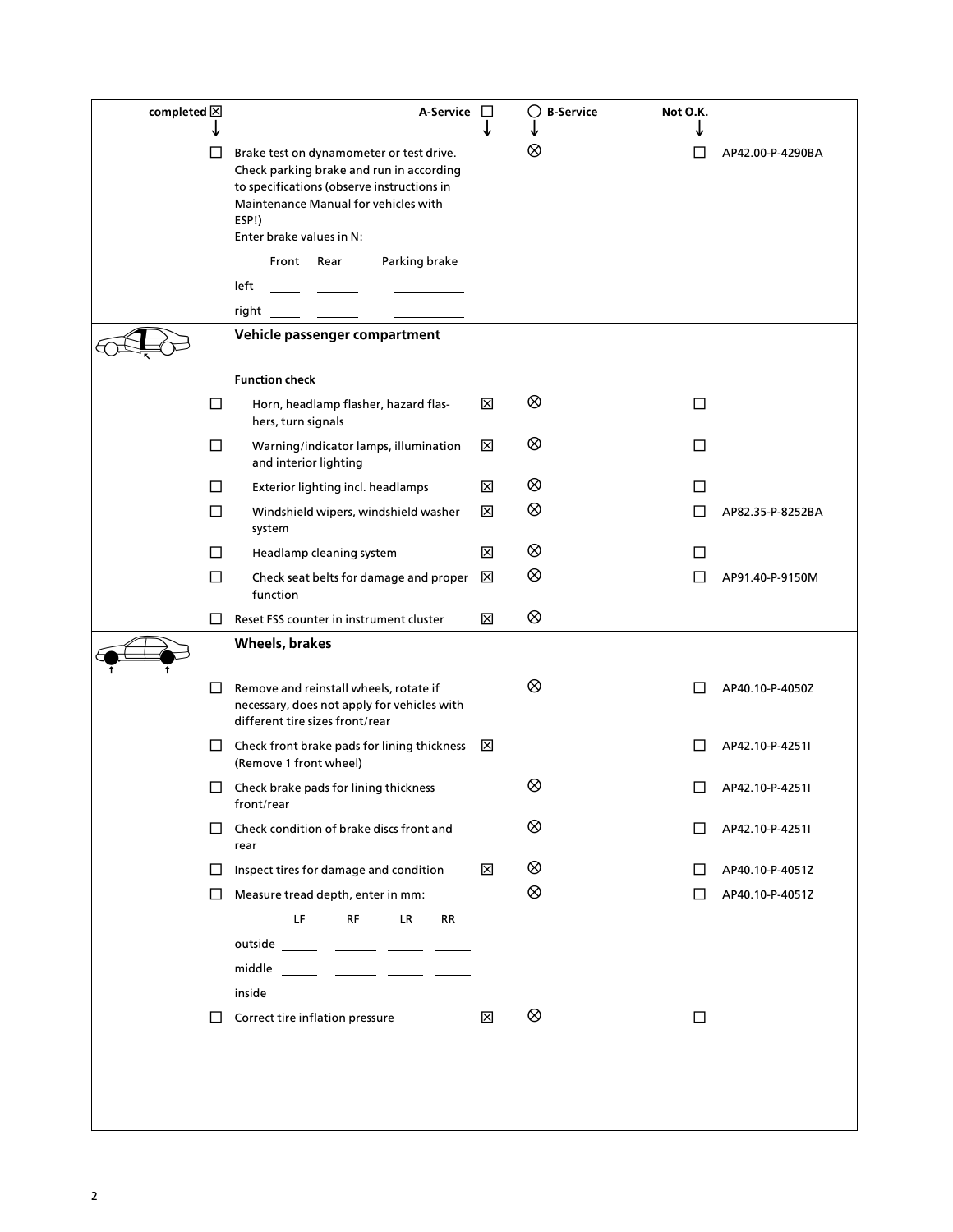| completed $\boxtimes$ |        | A-Service                                                                                                                                                                                |   | <b>B-Service</b> | Not O.K. |                  |
|-----------------------|--------|------------------------------------------------------------------------------------------------------------------------------------------------------------------------------------------|---|------------------|----------|------------------|
|                       |        | Vehicle under body                                                                                                                                                                       |   |                  |          |                  |
|                       | □      | Visual check for<br>Leakage - Major components<br>Chafe marks, line routing, components.<br>In the event of leakage, determine cau-<br>se and perform repair via separate work<br>order. |   | ⊗                |          | AP00.20-P-0053BA |
|                       |        | $\Box$ Check condition of front axle ball joints<br>and rubber boots                                                                                                                     |   | ⊗                |          | AP33.20-P-3353BA |
|                       | ப      | Check condition of steering's mechanical<br>components and rubber boots                                                                                                                  |   | ⊗                |          | AP46.00-P-4653F  |
|                       |        | <b>Engine compartment</b>                                                                                                                                                                |   |                  |          |                  |
|                       | Ш      | Visually check<br>Leakage - Major components<br>Chafe marks, line routing, components.<br>In the event of leakage, determine cau-<br>se and perform repair via separate work<br>order.   |   | ⊗                |          | AP00.20-P-0053BA |
|                       | ப      | Engine oil and filter change<br>Engine 113                                                                                                                                               | ⊠ | ⊗                |          | AP18.00-P-0101AF |
|                       |        | Engine 137                                                                                                                                                                               |   |                  |          | AP18.00-P-0101L  |
|                       | □      | <b>Check and correct fluid level</b><br>Engine cooling system, anti-freeze and<br>correction protection<br>°C                                                                            | ⊠ | ⊗                |          | AP20.00-P-2010Z  |
|                       | ப      | Brake system                                                                                                                                                                             | ⊠ | ⊗                |          | AP42.10-P-4210Z  |
|                       | $\Box$ | Power steering                                                                                                                                                                           |   | $\otimes$        |          | AP46.00-P-4611BB |
|                       |        | In the event of leakage, determine cau-<br>se and perform repair via separate work<br>order                                                                                              |   |                  |          |                  |
|                       | $\Box$ | Windshield washer                                                                                                                                                                        | ⊠ | ⊗                |          | AP82.35-P-8210Z  |
|                       | ப      | Check condition of poly-V-belt                                                                                                                                                           |   | ⊗                |          | AP13.22-P-1351Z  |
|                       | ⊔      | Lubricate throttle linkage, check function<br>and condition                                                                                                                              |   | ⊗                | ப        |                  |
|                       | ப      | Replace dust filter (w/o active charcoal fil-<br>ter)                                                                                                                                    |   | ⊗                |          | AP83.00-P-8381DA |
|                       | ⊔      | Lubricate catch, safety catch and hinges on $\boxtimes$<br>engine hood                                                                                                                   |   | ⊗                |          | AP88.40-P-8851M  |
|                       |        | Front, rear of vehicle                                                                                                                                                                   |   |                  |          |                  |
|                       | LI     | Check headlamp aiming, adjust if<br>necessary (refer to Operator's Manual<br>for procedure)                                                                                              |   | ⊗                | ப        |                  |
|                       | ப      | Replace windshield wiper rubber insert                                                                                                                                                   |   | ⊗                |          |                  |
|                       | ⊔      | Inspect condition of wiper blades for<br>headlamps                                                                                                                                       |   | ⊗                | □        |                  |
|                       |        |                                                                                                                                                                                          |   |                  |          |                  |